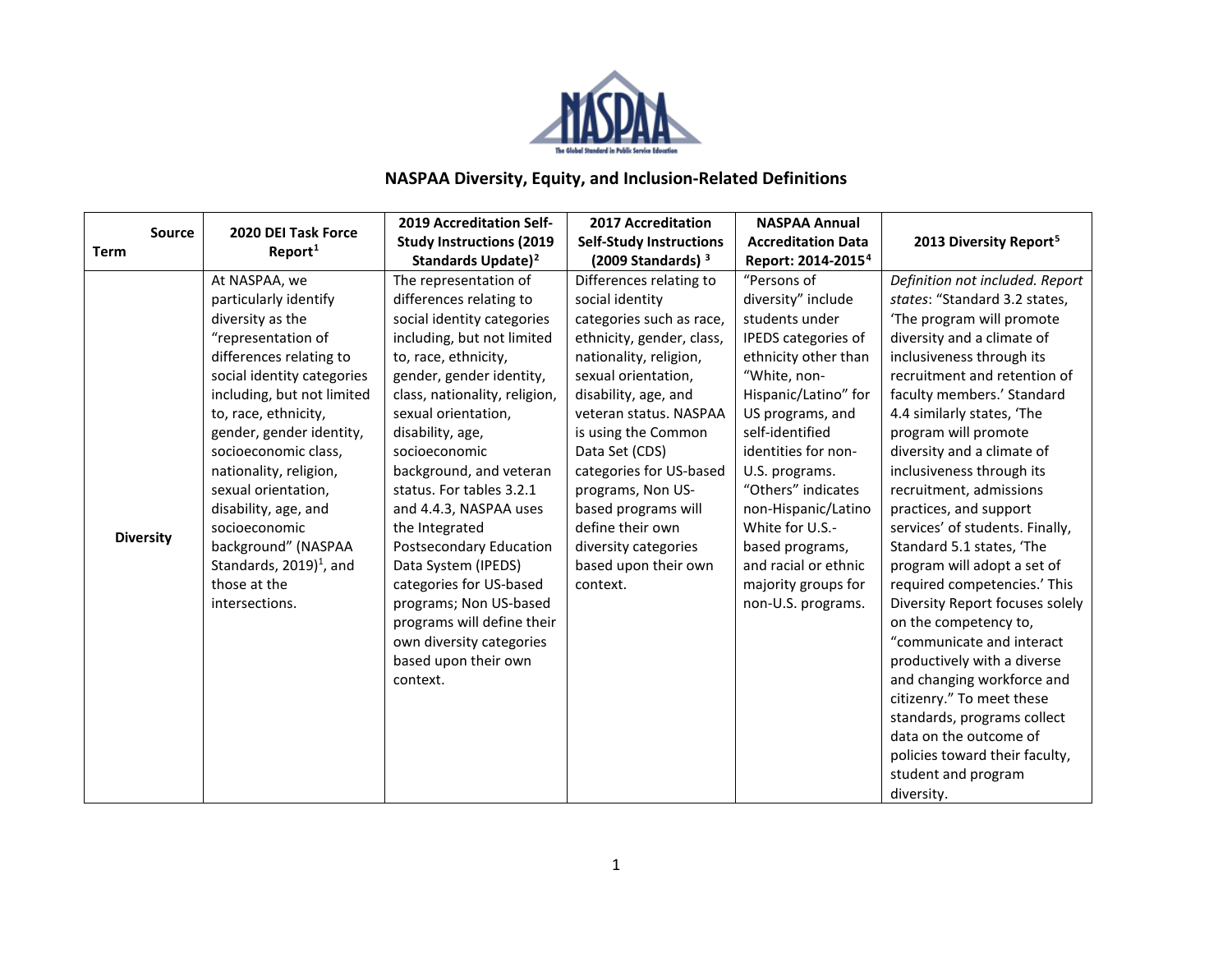

|                            |                                        | <b>2019 Accreditation Self-Study</b>  | <b>2017 Accreditation Self-Study</b>   |                                 |
|----------------------------|----------------------------------------|---------------------------------------|----------------------------------------|---------------------------------|
| Source<br><b>Term</b>      | 2020 DEI Task Force Report             | <b>Instructions (2019 Standards</b>   | <b>Instructions</b>                    | <b>2013 Diversity Report</b>    |
|                            |                                        | Update)                               | (2009 Standards)                       |                                 |
|                            | In using this term, NASPAA seeks to    | Equity: The recognition that all      | Definition not included. "Equity" is   | Term not used.                  |
|                            | establish systems and practices that   | people do not have access to the      | referenced in the definition of Public |                                 |
|                            | are fair and just, based on a          | same resources to achieve equality    | Interest: "They include pursuing the   |                                 |
|                            | recognition of individual differences  | and the implementation of fair and    | public interest with accountability    |                                 |
|                            | and sociopolitical contexts that       | just practices that give people what  | and transparency; serving              |                                 |
|                            | disproportionately advantage or        | they need in order to reduce or       | professionally with competence,        |                                 |
|                            | disadvantage some groups of people     | eliminate disparity. Equitable        | efficiency, and objectivity; acting    |                                 |
|                            | more than others. Equity is reflected  | practices identify and eliminate the  | ethically so as to uphold the public   |                                 |
| Equity/<br><b>Equality</b> | in fair treatment, access,             | biases and barriers which may         | trust; and demonstrating respect,      |                                 |
|                            | opportunity, and advancement for       | prevent the full participation of     | equity, and fairness in dealings with  |                                 |
|                            | all people, while at the same time     | some individuals.                     | citizens and fellow public servants."  |                                 |
|                            | striving to identify and eliminate     | Equality: The promotion of fairness   |                                        |                                 |
|                            | barriers that have prevented the full  | and justice by ensuring that all      |                                        |                                 |
|                            | participation of some groups.          | people, regardless of position,       |                                        |                                 |
|                            | Improving equity involves increasing   | status, race, ethnicity, gender,      |                                        |                                 |
|                            | justice and fairness within the        | class, gender identity, nationality,  |                                        |                                 |
|                            | procedures and processes of            | religion, sexual orientation,         |                                        |                                 |
|                            | institutions or systems, as well as in | disability, age, and/or veteran       |                                        |                                 |
|                            | their distribution of resources        | status, etc., receive equal           |                                        |                                 |
|                            |                                        | opportunity, access, and treatment.   |                                        |                                 |
|                            | In using this term, NASPAA seeks to    | Definition not included. "Inclusion"  | Definition not included. Standards     | Definition not included. Report |
| <b>Inclusion</b>           | create an environment where all        | is referenced in the definition of    | 3.2, Faculty Diversity and 4.4,        | states: "While these are        |
|                            | NASPAA affiliated stakeholders have    | Public Interest: "Thus, acting in the | Student Diversity, state: "Programs    | marked improvements that        |
|                            | an opportunity to contribute and       | public interest entails               | should be able to demonstrate how      | show that programs overall      |
|                            | participate, and where all individuals | accountability to the public,         | they 'promote diversity and a          | have diversified and improved   |
|                            | are invited and welcome. Within        | inclusion and consideration of the    | climate of Inclusiveness' in           | their diversification processes |
|                            | NASPAA, we intentionally include       | diversity of views within a           | accordance with a strategic            | on a programmatic level,        |
|                            | multiple and potentially divergent     | community, and ethical                | diversity plan, developed with         | there are still opportunities   |
|                            | perspectives into a shared             | deliberation."                        | respect to a program's unique          | where there can be even         |
|                            | community of inquiry and               |                                       | mission and environment."              | greater improvement and         |
|                            | engagement.                            |                                       |                                        | inclusion."                     |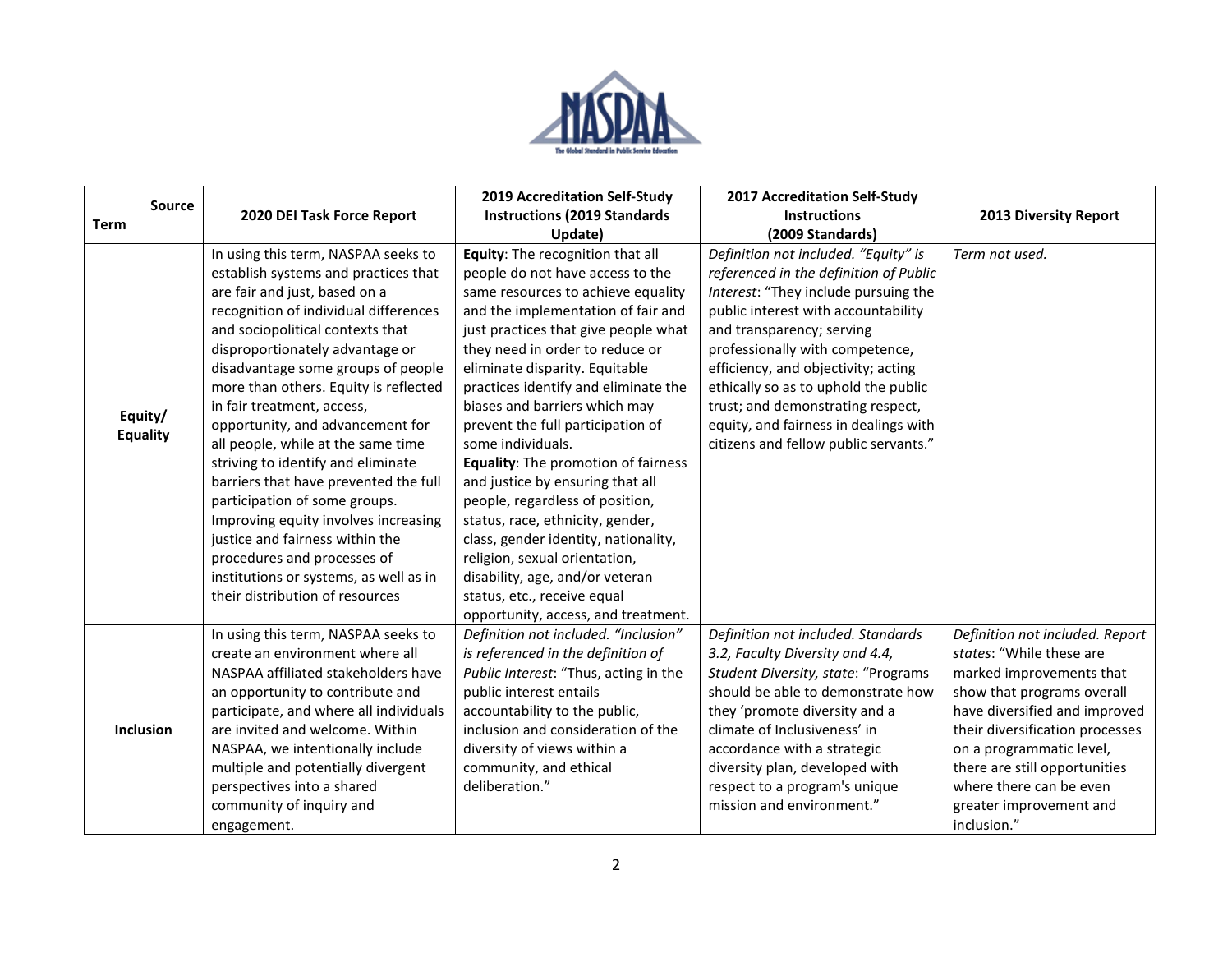

| <b>Source</b>          |                                      | <b>2019 Accreditation Self-Study</b> | <b>2017 Accreditation Self-Study</b> |                              |
|------------------------|--------------------------------------|--------------------------------------|--------------------------------------|------------------------------|
| <b>Term</b>            | 2020 DEI Task Force Report           | <b>Instructions (2019 Standards</b>  | <b>Instructions</b>                  | <b>2013 Diversity Report</b> |
|                        |                                      | Update)                              | (2009 Standards)                     |                              |
|                        | In using this term, NASPAA seeks to  | Definition not included. See         | Definition not included. See         | Term not used.               |
|                        | ensure that all NASPAA affiliated    | "Cultural Responsiveness."           | "Cultural responsiveness."           |                              |
|                        | stakeholders have the knowledge,     |                                      |                                      |                              |
|                        | skills, and abilities to engage with |                                      |                                      |                              |
|                        | and deliver services to all groups   |                                      |                                      |                              |
|                        | throughout society. "The pursuit of  |                                      |                                      |                              |
| Cultural<br>Competence | cultural competency represents a     |                                      |                                      |                              |
|                        | window of opportunity to expand      |                                      |                                      |                              |
|                        | traditional knowledge, skills, and   |                                      |                                      |                              |
|                        | abilities (KSAs) into more effective |                                      |                                      |                              |
|                        | KSAs that promote a public sector    |                                      |                                      |                              |
|                        | workforce who possesses the          |                                      |                                      |                              |
|                        | knowledge, skills, abilities,        |                                      |                                      |                              |
|                        | awareness, and attitudes to          |                                      |                                      |                              |
|                        | eliminate the existing gap or divide |                                      |                                      |                              |
|                        | that exists between cultural and     |                                      |                                      |                              |
|                        | social groups." (RM Berry-James,     |                                      |                                      |                              |
|                        | 2012)2.                              |                                      |                                      |                              |
|                        | Definition not included              | An individual's cultural             | Definition not included. Standard    | Term not used.               |
|                        |                                      | background-including but not         | 4.4, Student Diversity, states: "In  |                              |
|                        |                                      | limited to one's race/ethnicity,     | the Self-Study Report, the program   |                              |
|                        |                                      | country of origin, age,              | should demonstrate its overt         |                              |
|                        |                                      | socioeconomic status, religion,      | efforts to promote diversity,        |                              |
|                        |                                      | sexual orientation, gender identity, | cultural awareness, inclusiveness,   |                              |
| Cultural               |                                      | geographic region-can inform         | etc., in the program, as well as how |                              |
| <b>Responsiveness</b>  |                                      | one's values, goals, expectations,   | the program fosters and supports a   |                              |
|                        |                                      | beliefs, perceptions and behaviors.  | climate of inclusiveness on an on-   |                              |
|                        |                                      | Cultural awareness requires          | going basis in its operations and    |                              |
|                        |                                      | recognition of one's own cultural    | services.                            |                              |
|                        |                                      | identity and the different ways in   |                                      |                              |
|                        |                                      | which different cultural identities  |                                      |                              |
|                        |                                      | may shape values, goals,             |                                      |                              |